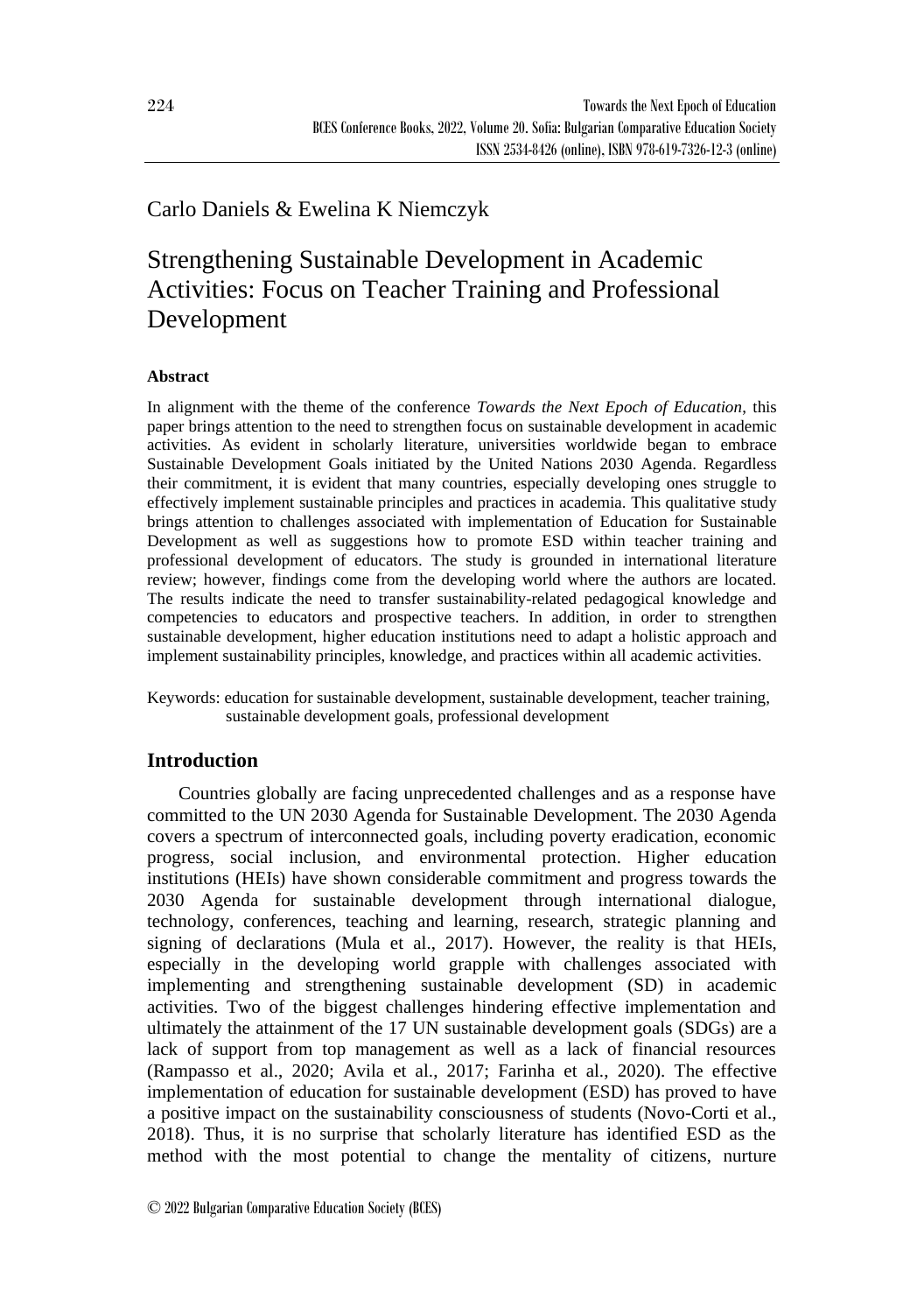sustainability-related competencies and achieve the long-term goal of sustainability (Novo-Corti et al., 2018). However, the reality is that in developing countries, including South Africa, ESD is only starting to gain momentum (Solera & Laya, 2017, p. 279). ESD is a type of education that develops knowledge, skills, behaviours and values that enables citizens to take action towards SD and enable students to live and work in a sustainable manner (Lu & Zhang, 2013, p. 49). Meanwhile, UNESCO (2019) conceptualized SD as preparation for the future, where environmental, social, cultural and economic matters are balanced in the attempt to attain an improved quality of life. SD is viewed as a process aimed at achieving the long-term goal of sustainability.

The researchers initiated this qualitative research by conducting a literature review, which facilitated identifying gaps in the body of knowledge on the topic. Subsequently, a document analysis method was employed to address the existing gaps. The following section illustrates main challenges pertaining to implementation of ESD in various academic activities. Then, attention is brought specifically on how to foster sustainability-related competencies in teacher training and classroom practice. The paper concludes with recommendations made for professional development and potential future research.

#### **Challenges with ESD implementation**

Based on the reviewed scholarly literature, it is evident that the strengthening of SD in academic activities, through the implementation of ESD comes with challenges. The successful implementation of ESD will depend on the extent to which the challenges towards ESD are identified and addressed by educational leaders, academics and educators. Each of the analysed documents revealed different yet pressing challenges HEIs face when implementing ESD. In addition to the challenges, scholars provided recommendations for management and academics to consider when addressing challenges towards the implementation of ESD. The following text presents collective 10 challenges identified along with recommendations.

The first challenge is the lack of holistic vision and integrated approaches towards innovation and sustainability (Avila et al., 2017, p. 1270). UNESCO recommended the use of a whole-institution approach which includes declaring ESD a priority within policy, providing training to staff, promoting sustainability-related research and collaborative work between stakeholders, faculties and institutions (Farinha et al., 2020, p. 466).

Absence of a holistic vision leads to the second challenge, namely, poor transdisciplinary co-operation within HEIs, which leaves academics to work in isolation within their faculties and areas of specialization (Avila et al., 2017, p. 1271). Consequently, most initiatives involve campus environmental sustainability (saving electricity) instead of ESD (Takala & Korhonen-Yrjanheikki, 2019, p. 173).

The third and arguably the biggest challenge hindering the effective implementation of ESD is the lack of support towards sustainable initiatives from senior management of HEIs (Rampasso et al., 2020). Reporting about Portugal, Farinha et al. (2020, p. 472) stated that top management within HEIs lack communication about sustainability related strategies, opportunities and actions. Consequently, most sustainable innovations are limited to the campus of HEIs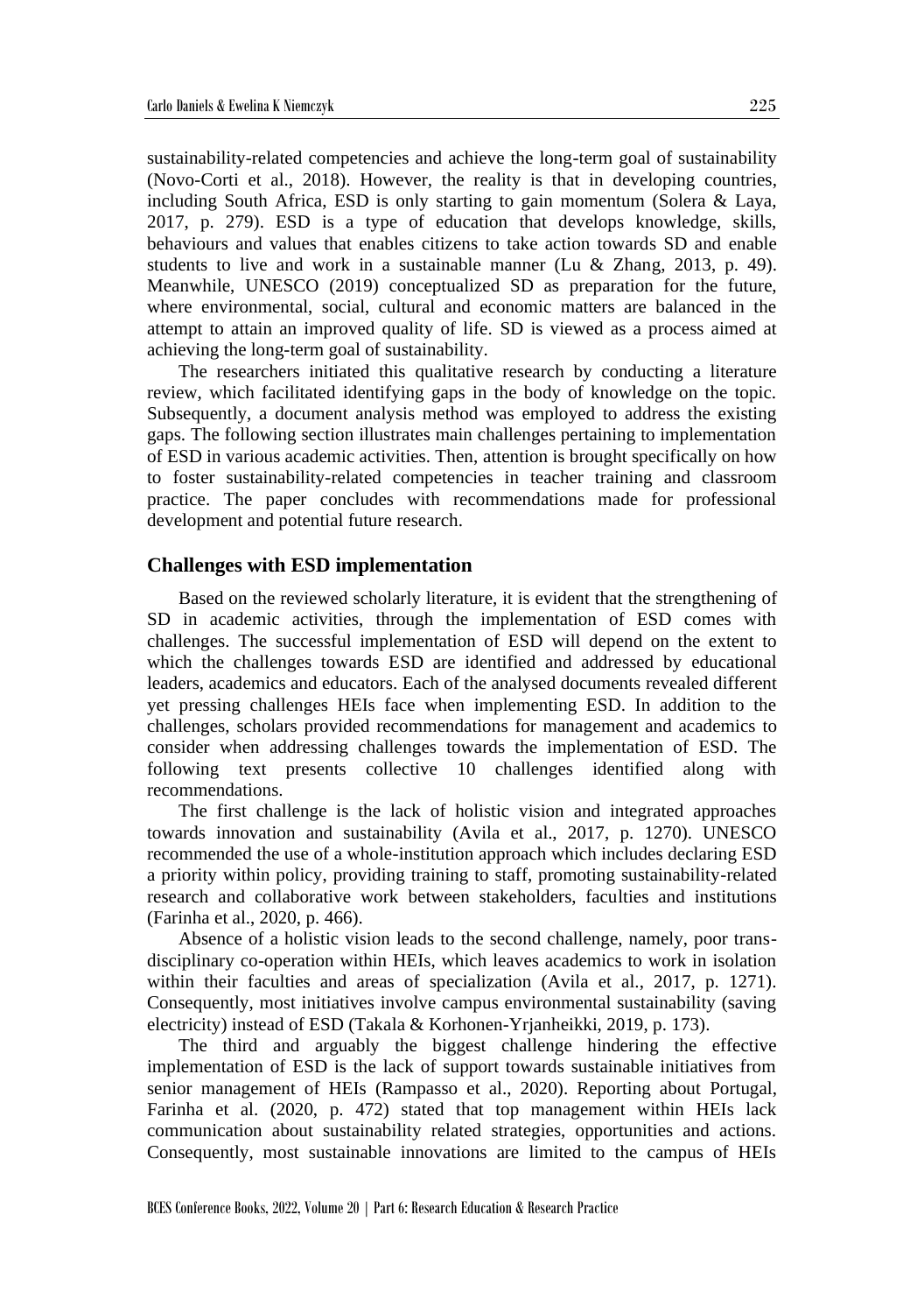(Avila et al., 2017). To that end, Mula et al. (2017, p. 805) noted that sustainabilityrelated initiatives in HEIs often rely on the attention and conviction of individual academics. Lu and Zhang (2013, p. 53) noted that when there is a lack of support from top management in HEIs, ESD is viewed as an optional addition into the curriculum and at times is implemented spontaneously by informed academic staff (Avila et al., 2017, p. 1270).

The fourth challenge is grounded in the limited amount of multidisciplinary working groups, committees and offices allocated towards sustainability in HEIs which stems from a lack of guidance and support from top management (Avila et al., 2017, p. 1271; Farinha et al., 2020, p. 466). Having an individual (sustainability coordinator) and an office space to addresses concerns about sustainability provides decision making power, hierarchical leadership and guidance (Avila et al., 2017). The lack of office space, sustainability co-ordinators and committees gives rise to the fifth challenge of poor record keeping, reporting, assessing and accountability, which make it difficult for HEIs to track their in-house successes and shortcomings (Farinha et al., 2020, p. 481).

The lack of sustainability-related leadership from top management in HEIs leads also to the sixth challenge, specifically, poor implementation of sustainabilityrelated commitments and policies (Farinha et al., 2020, p. 486). Sustainability related policy and declarations are important towards the goal of ESD. However, Farinha et al. (2020) pointed out that although the signing of declarations and charters is an important driver for SD, it does not always lead to the implementation of their commitments.

The poor implementation of ESD related policies may negatively impact the curricula and research outputs of HEIs, which is the seventh challenge. As evident, HEIs curriculum does not fully include and in some cases, totally disregards information about sustainability (Avila et al., 2017). It is critical for HEIs to include sustainability-related skills, knowledge, attitudes and values into their curriculums and research (Farinha et al., 2020, p. 467). In addition, ESD should not be taught once off, but should receive adequate attention by being taught throughout the curriculum (Tierney et al., 2016, p. 508).

The eighth challenge is grounded in the nature of research into sustainability, which tends to utilize similar methods of data collection and analysis, preventing ground-breaking innovation towards SD (Avila et al., 2017). Farinha et al. (2020) recommended that HEIs advance sustainability-related research by including sustainability goals within their strategic planning as this has proven to generate better research, academic compliance and improved performance.

The ninth challenge is that academics and educators who contribute to ESD by infusing their research and teaching with innovative methods are not being commended for their efforts. Instead of being rewarded for sustainable initiatives they receive extra workloads and are expected to complete SD tasks in addition to their normal duties (Avila et al., 2017). Farinha et al. (2020, p. 490) reported that a lack of incentives is the main factor contributing to poor support from students and local collaboration for sustainability-related events and projects.

The last challenge refers to lack of financial resources (Avila et al., 2017; Farinha et al., 2020). Due to that fact, sustainable initiatives are developed with low funds and almost full reliance on the work of volunteers (Avila et al., 2017).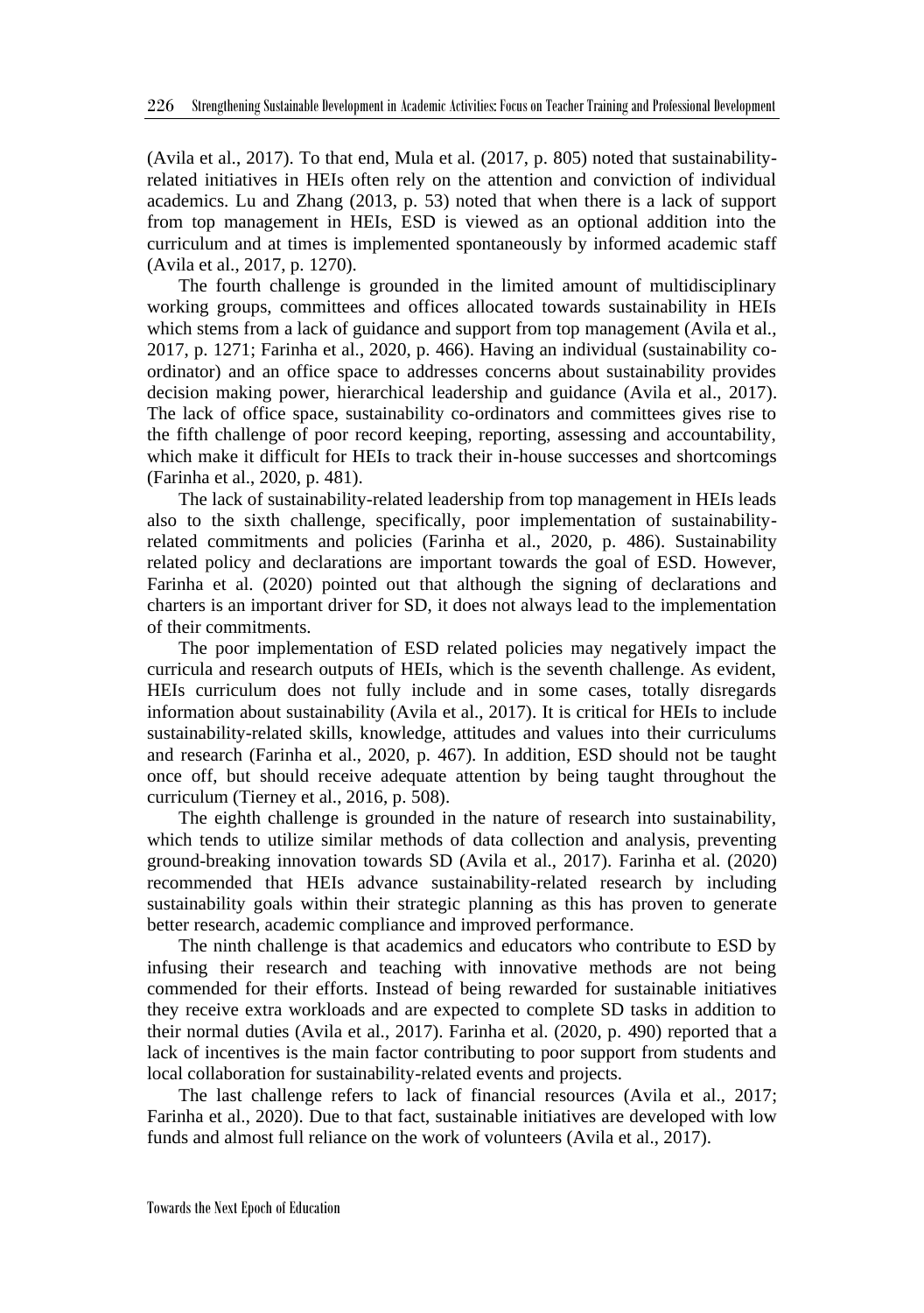#### **Implementation of ESD in teacher training and classroom practice**

Developing countries such as South Africa are vulnerable to social, economic and environmental challenges which makes strengthening SD in academic activities such as teacher training programs essential (Kieu et al., 2016). Several steps have been taken towards the implementation of ESD in HEIs; however, the complexity of this task calls for a professional guidance and competency development for staff nurturing prospective teachers (Mula et al., 2017). Thomas (2020, p. 896) pointed out that it is essential for educators to infuse their teaching with ESD. However, educators do not always have the ability to include ESD into their teaching and other academic activities for two reasons. First, educators in their own training are often not exposed to SD principles and practices (Mula et al., 2017; Thomas, 2020). Second, employed educators do not receive sustainability-related training in the form of professional development. Consequently, the sustainability-related competencies of educators and prospective teachers are deficient which may negatively impact their capacity to lead towards ESD (Mula et al., 2017). This is problematic since graduates take up leadership positions in society without fully understanding their responsibilities and opportunities for action towards SD. As a result, their cultural assumptions and professional practices perpetuate the exploitation of people and the planet (Mula et al., 2017, p. 799).

According to Lu and Zhang (2013), not enough attention is being paid to the development of students' sustainability-related competencies in HEIs for three reasons. First, the main focus in HEIs has been on research excellence not sustainability principles (Mula et al., 2017, p. 804). Second, both educators and students are not accustomed to transformative teaching methods and feel comfortable with traditional approaches (Lu & Zhang, 2013; Thomas, 2020). Third, educators are not always comfortable with relinquishing their positions of power in the classroom to facilitate student-centred learning.

Brandt et al. (2019) urged HEIs to prioritize sustainability-related teacher training programs as the successful implementation of ESD is greatly dependant on the commitment and competencies of educators within the institution. The focus of ESD is on the transformation of pedagogical approaches and competencies as traditional pedagogical practices are not adequate to address the complexity of SD (Thomas, 2020). Zooming on pedagogical change, Mula et al. (2017) recommended that it occurs at three levels. The first level is within the classroom where new, transformative classroom practices should be implemented. The second level is grounded in the curriculum of teacher training programs, which should be redesigned. To that end, Thomas (2020, p. 896) advised educators to embrace and be a part of the change by taking responsibility in becoming the architects of the curriculum, instead of the distributors of the curriculum developed by others. The third level referred to the strategic planning of educational leaders, who should ensure that educational priorities of HEIs at all levels are geared towards sustainability (Mula et al., 2017).

Thomas (2020) made three recommendations that educators can consider when nurturing sustainability-related competencies. First, the author argued that classroom learning about sustainability is essential to develop ethics and a sense of responsibility amongst students. Second, learning cannot be limited to the classroom. In fact, outdoor learning experiences are as valuable and necessary to be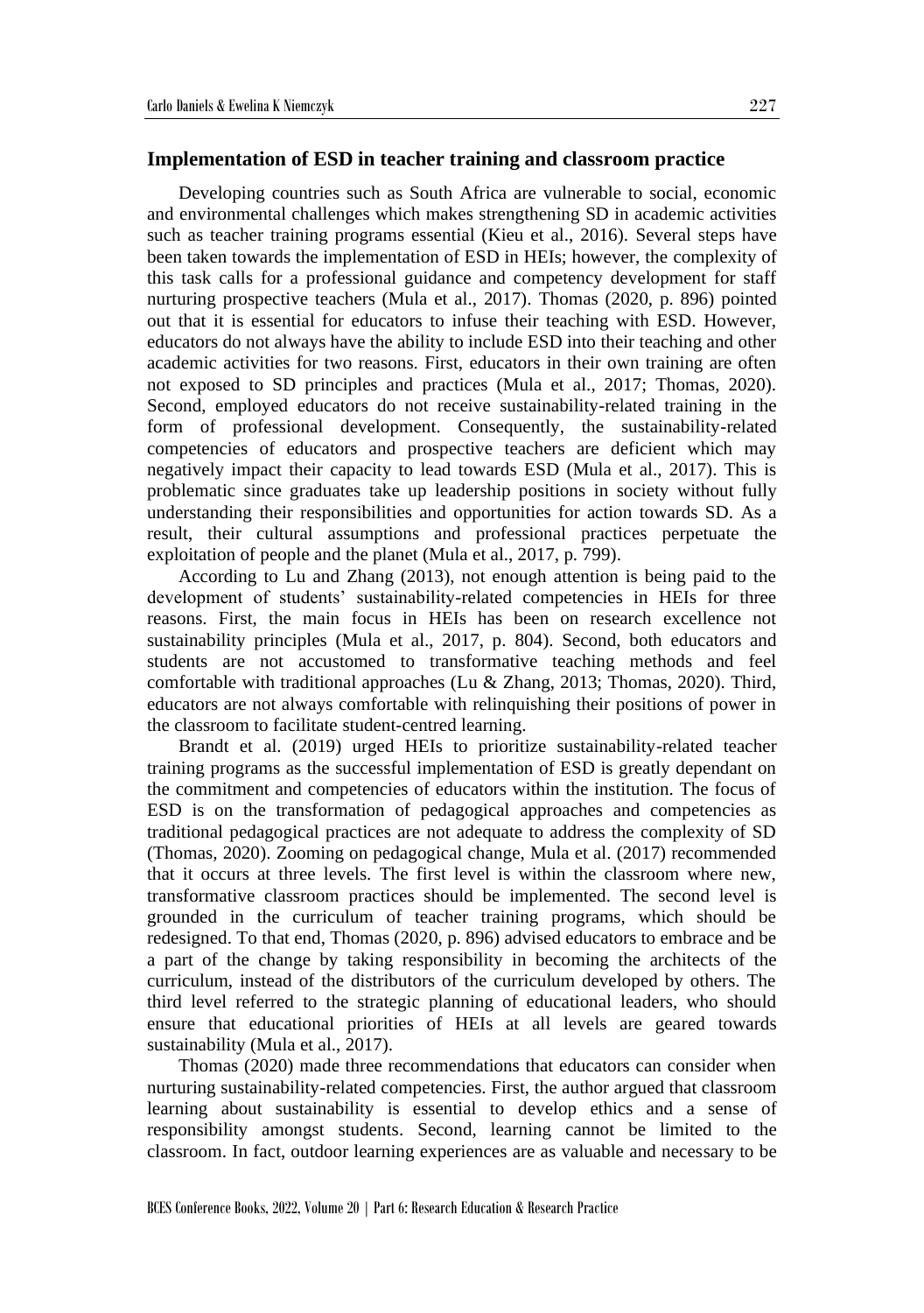interlinked with methods to improve environmental, social and economic conditions of society. It is however important to note that the curriculum within education systems may not prioritize opportunities for learning to occur outdoors, thus educators should create opportunities for outdoor learning (Thomas, 2020). Outdoor learning creates a link between the classroom and the local environment in a multidisciplinary manner. In short, exposing students to the outdoors increases the potential of HEIs to nurture sustainability-literate graduates (Thomas, 2020). Third, Thomas (2020) recommended that educators strive to develop a comparative perspective when teaching towards ESD. Exposing students to local and global environments promotes better understanding of their local environment and the role they play in the global ecosystem (Thomas, 2020).

#### **Implementation of ESD in professional development courses**

Brandt et al. (2019) pointed out that strengthening SD in academic activities should be prioritized (through policy and practice) not only in teacher training programs, but also during employment, in the form of professional development. Effective professional development entails equipping educators with the ability to not only include sustainable elements into the existing system, but also to influence sustainability-related changes within the institution (Mula et al., 2017).

It is also important to note that professional development is time consuming and calls for resources. Mula et al. (2017) are of the belief that staff development should be continuous and promote sustainable thinking along with competencies that can catalyse change within the classroom and the institution. The abovementioned can be achieved by providing opportunities for mentoring, collaborating, and sharing pedagogical inquiry. It is essential for teacher training programs and professional development programs to train educators to incorporate transformative learning methods into their teaching (Mula et al., 2017). Lu and Zhang (2013) noted that learning can be described as transformative when it occurs holistically, explores multiple realities and their interconnections, enables critical thinking and actively involves students in the learning process. Similarly, transformative learning can occur by creating opportunities to learn from real-life environments with real-world problems (Brandt et al., 2019, p. 632), which should initially be grounded in the local environment of educators and subsequently be expanded to the global environment (Thomas, 2020).

#### **The key towards sustainability: classroom practices**

Professional development courses should also address a concern expressed by Jodoin (2020) that teaching approaches with the potential to develop sustainabilityrelated competencies are not being utilized in the classroom because it conflicts with traditional teaching approaches. Active learning, participatory learning and interdisciplinary thinking are competencies that educators should strive to develop within themselves and their students. Furthermore, Brodowski (2017) recommended that educators be trained to utilize two methods to nurture the abovementioned sustainability-related competencies within their classrooms. First, student-centred approaches should be utilized within each lesson infused with real life, sustainability-related critical thinking and problem solving. Second, it is imperative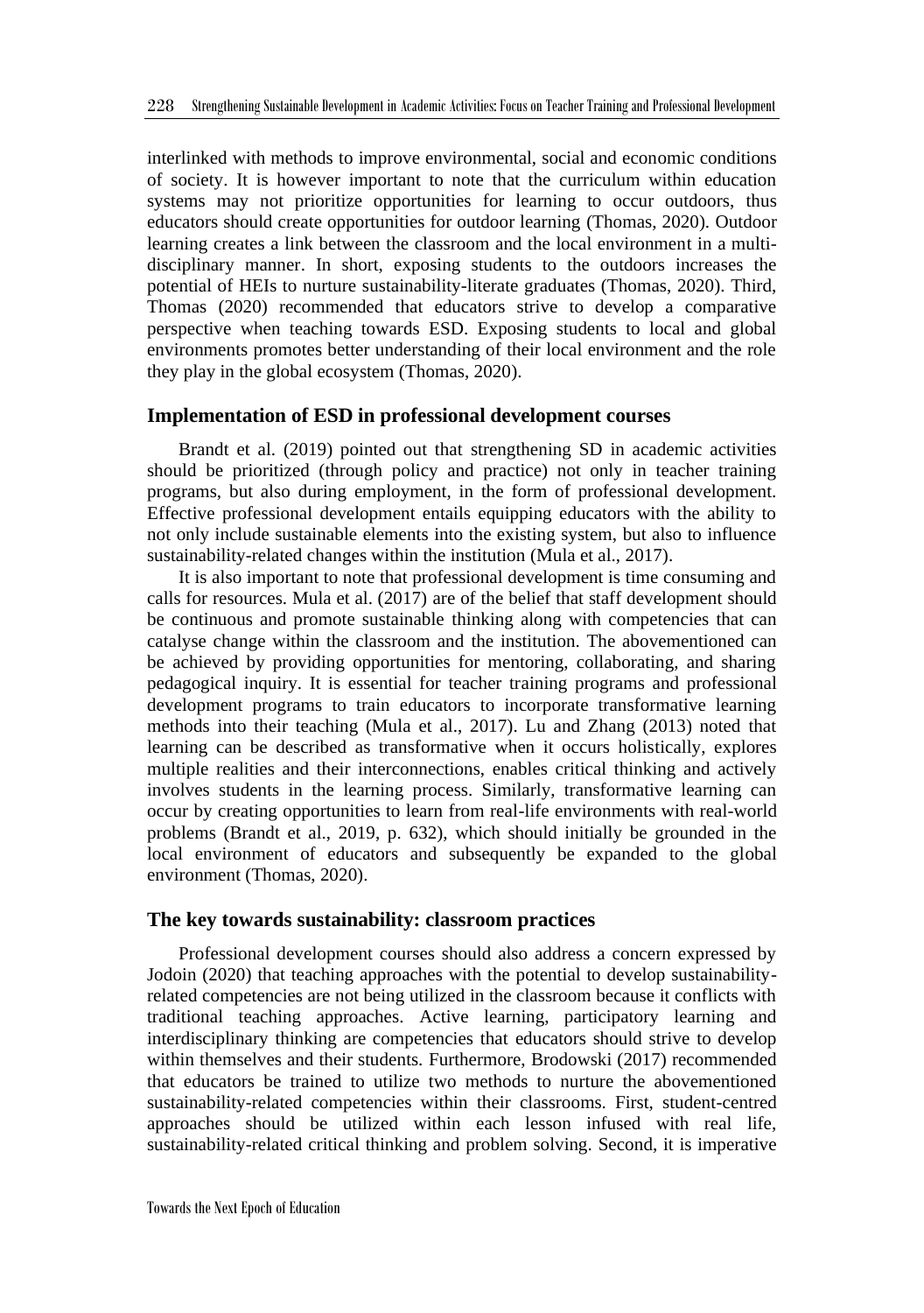for educators to possess knowledge about sustainability and have the capacity to transfer sustainability-related knowledge in a meaningful way.

#### **Conclusion**

As evident in the reviewed literature, HEIs can respond to existing challenges by giving the precedence to nurturing sustainability-oriented citizens. Developing sustainability-related competencies of educators, educational leaders and students through professional development and teacher training courses holds high potential to (a) strengthen SD in academic activities and (b) effectively respond to current challenges.

HEIs should be proactive in implementing ESD and taking a lead role in contributing to SD thus realization of the SDGs. The institutions need to embrace their changing roles and their unique position to nurture sustainability literate graduates. HEIs also have a responsibility to ensure that the needs of the present and future are well understood by future leaders and professionals. This responsibility is delegated to HEIs because they are tasked with educating professionals who will take up leadership positions within society and ideally who will have the potential to incorporate sustainability into their organisations' operations (Novo-Corti et al., 2018, p. 820). In addition, the commitment of HEIs towards sustainability is expected to serve as an example to other citizens and institutions (Novo-Corti et al., 2018, p. 821). There is a consensus that in developing countries considerable progress is being made to strengthen SD in academic activities, however, for improved implementation, ESD needs to be better incorporated into the curricula and teaching practices. An obvious starting point would be to equip educators and prospective teachers with training on sustainability-related pedagogical knowledge and competencies. The strengthening of SD in academic activities will also require a holistic approach meaning that sustainability principles, knowledge, and actions are present in all academic activities and practices. Support from HEI leaders to accomplish these goals is imperative.

In terms of future research, academics could investigate ESD at their own institutions to identify the status and areas that require improvement. HEIs and other educational institutions could also be examined, through a comparative method, to identify and share best practices to strengthen SD in academic activities.

#### **References**

- Avila, L., Filho, W., Brandli, L., Macgregor, C., Molthan-hill, P., Ozuyar, P. & Moreira, R. (2017): Barriers to innovation and sustainability at universities around the world. *Journal of Cleaner Production*, 164, 1268-1278.
- Brandt, J., Burgener, L., Barth, M. & Redman, A. (2019): Becoming a competent teacher in education for sustainable development. *International Journal of Sustainability in Higher Education*, 20(4), 630-653.
- Brodowski, M. (2017): Pedagogical content knowledge of sustainability: a missing piece in the puzzle of professional development of educators in higher education for sustainable development. *International Jornal of Sustainability in Higher Education*, 18(6), 841-856.